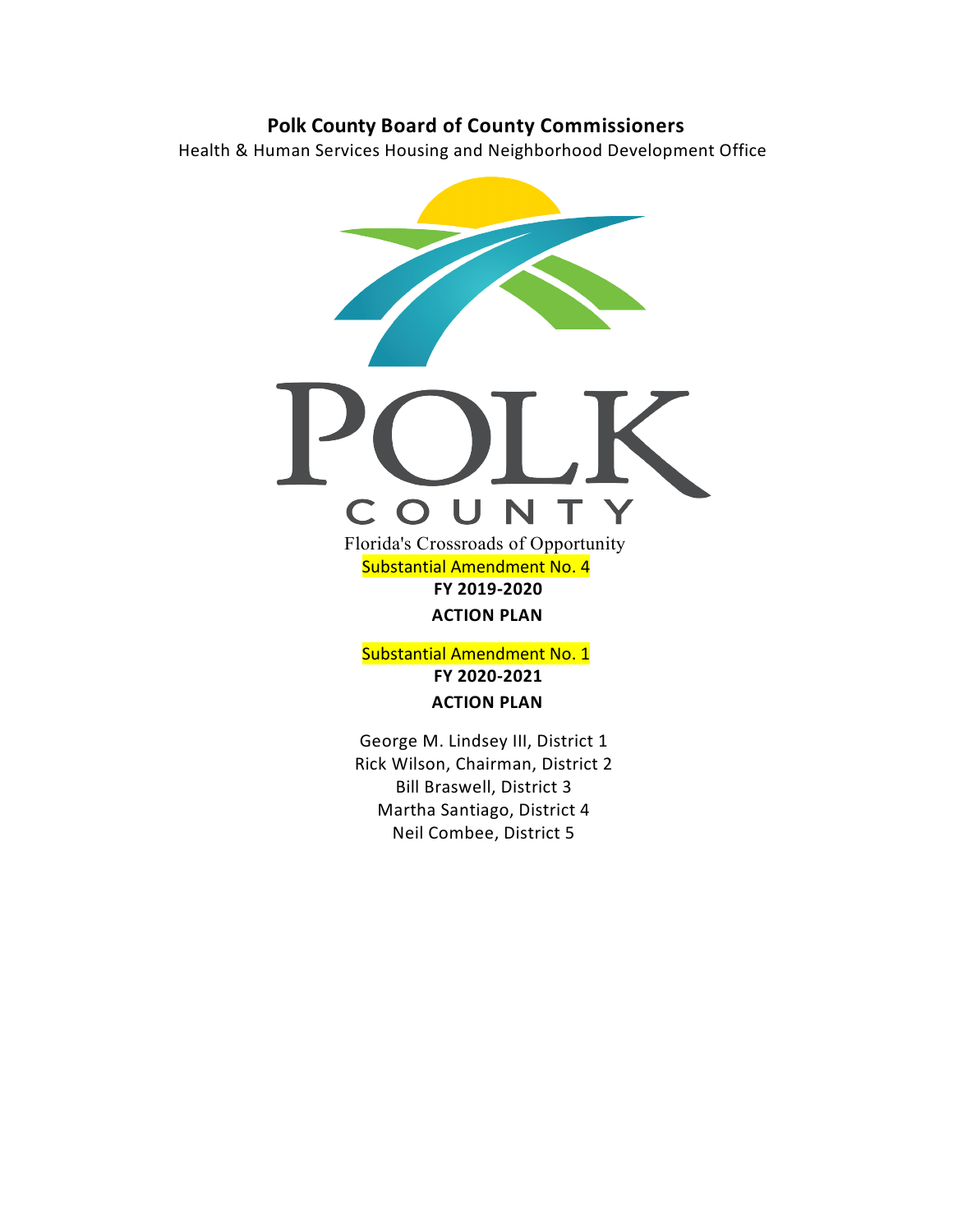# **Overview of the Changes made to the Action Plan 2019-2020 Substantial Amendment 4 and Action Plan 2020-2021 Substantial Amendment 1**

Amendment No. 1 was approved by the Board on January 7, 2020 reallocated unexpended funds, and appropriated funds to the project for Boggy Bottoms project. Amendment No. 2 was approved May 5, 2020 by the Polk County Board of County Commissioners. This amendment included approval of FY 2019 Polk County CARES Act funds CBDG-CV1 and ESG-CV1 and outlined project budgets and activities in the FY2019 Annual Action Plan. Amendment No. 3 was approved December 15, 2020 to add CDBG-CV3 projects/activities and budgets and add details of grantees awards for ESG-CV2 for projects/activities. Approved by BoCC Dec. 15, 2020. Amendment No. 4 will move Land Acquisition costs from CDBG-CV3 funds to regular CDBG funding for reimbursement costs.

# **AP-35 Projects – 91.220(d)**

### **Introduction**

This Substantial Amendment No. 4 changes the Gospel Inc. land acquisition reimbursement from CDBG-CV3 funds to regular CDBG funds.

Regular CDBG funds administered by Gospel Inc. will include acquisition of property for permanent rental housing for the homeless.

The Public Services (CDBG-CV3) projects will directly assist clients impacted by the Coronavirus to include rental assistance, an outside shelter for domestic violence clients for social distancing, medical training, and meal delivery for the elderly.

### **FY 2019-2020 Projects**

| #  | <b>Project Name</b>                                                      |
|----|--------------------------------------------------------------------------|
|    | 1 2019-2020 CDBG Administration-Reallocated                              |
|    | 6 2019-2020 Public Services- Reallocated                                 |
|    | 8 2019-2020 Emergency Minor Repair - CDBG Reallocated                    |
| 24 | 2019-2020 CDBG Gospel Inc. Land Acquisition for Permanent Rental Housing |

**Table 1 - Project Information**

### **Describe the reasons for allocation priorities and any obstacles to addressing underserved needs**

Allocation of priorities is based on the survey data from the Consolidated Plan and input from local nonprofit organizations, and as a result of community meetings held during the planning cycle. Survey data from the recent Community Needs Assessment Survey and Review of Existing Conditions Report for Florence Villa/Boggy Bottom area assisted Polk County in planning and prioritizing projects budgeted for this area.

Although the needs of the underserved far exceed the limited funding available to provide services, the County will continue investing CDBG funds into neighborhood improvements that foster neighborhood viability and create suitable, safe living environments.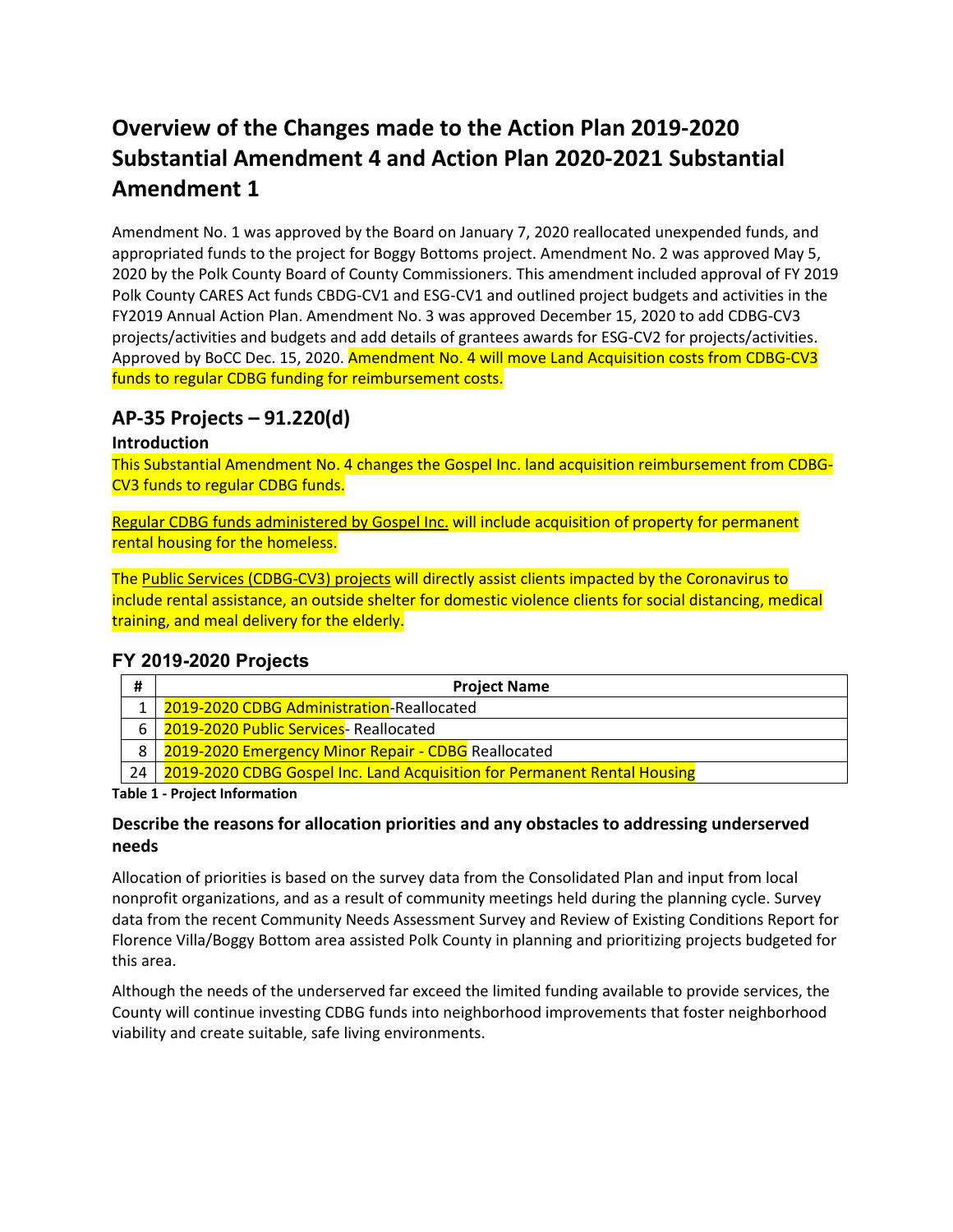### **AP-Project Summary**

### **Project 24**

### **Project Name**

2019-2020 regular CDBG - Gospel Inc. Land Acquisition

### **Target Area**

Countywide

### **Goals Supported**

Affordable Housing, Suitable Living Environment/Quality of Life

### **Needs Addressed**

Affordable Housing, Homelessness, Public Services

### **Funding**

CDBG: \$502,890.77 and reprogrammed funds in the Annual Action Plan 2020-2021 of \$497,109.23

### **Description**

Polk County is changing funding sources that were awarded to Gospel Inc. a local nonprofit organization. Regular CDBG funds will now be used to reimburse the acquisition of a property with mixed units consisting of RVs, Mobile Homes, and cottages totaling 37 units in addition to a home and clubhouse. These units are unique from other congregate emergency shelters because each unit has a full kitchen and bath for homeless individuals. This nonprofit has strong local support in funding donations and fund-raising efforts. The organization applies for other funding through City and County sources as well as religious affiliations.

### **Target Date**

3/31/2022

### **Estimate the number and type of families that will benefit from the proposed activities**

It is estimated that 37 chronically homeless individuals and/or families will be provided shelter. Planned units consist of nineteen (19) emergency shelter units for up to twelve (12) months and eighteen (18) permanent supportive units for the homeless.

### **Location Description**

The location of this property is 1140 Lemon Street E., Lakeland, Florida 33801.

### **Planned Activities**

Land Acquisition for permanent rental units.

### **AP-35 Projects – 91.220(d)**

### **Introduction**

This Substantial Amendment No. 1 changes the Gospel Inc. land acquisition reimbursement from CDBG-CV3 funds to regular CDBG funds. Regular CDBG funds will be reimbursed for the Land Acquisition Activity for permanent supportive rental housing targeting the homeless.